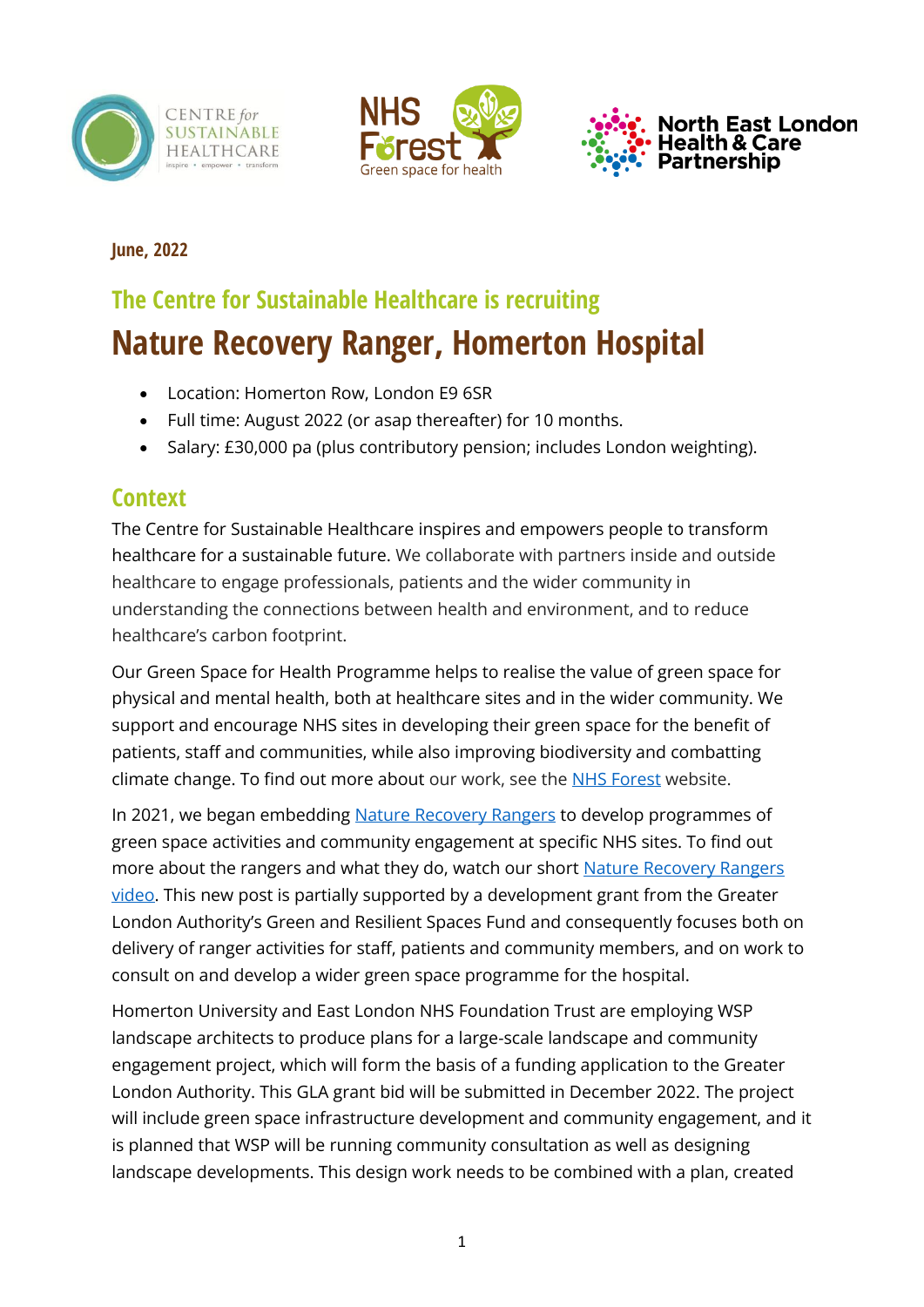by the ranger, for therapeutic horticulture, nature engagement and nature recovery and social prescribing for people experiencing mental health problems. The Ranger will pilot some of the planned therapeutic engagement through a bespoke programme of activities. The ranger, in consultation with Centre for Sustainable Healthcare colleagues, will be responsible for reviewing the WSP site plan to assess the extent to which it achieves the project brief of biodiversity, sustainability and carbon reduction.

### **The role**

The appointed Ranger will work with Homerton University and East London NHS Foundation Trust, Core Landscapes, North East London Integrated Care Board (ICB) and the London Borough of Hackney to develop a plan for a bespoke programme of activities at the NHS site and green spaces linked to them. Activities will be designed to engage patients, health staff and local residents and, if aligned with the overall site plan, may include managing food growing projects, supervising tree planting with local residents, conducting habitat and species surveys, running community events to support biodiversity – for example, through creation of 'hedgehog highways' and wildlife homes – and leading on other green space enhancements such as the creation of meadow areas, green on-site walking routes and pollinator-friendly planting schemes. This participation plan will be submitted as part of the funding application for the wider project.

The work will include making improvements to the existing green spaces in and around Homerton and engaging local people in that work. There will be a strong emphasis on green space work for the benefit of mental health. There may be an opportunity to pilot green social prescribing. There will be the chance to implement baseline recording and surveying, against which future project outcomes can be measured.

For the first four months of the role, you will work with closely Homerton University and East London NHS Foundation Trust, Core Landscapes, North East London ICB and the London Borough of Hackney, to support the development of the application to the Greater London Authority to run the large-scale landscape and community engagement project mentioned above. This application will be submitted in December 2022, and the programme will include the ongoing work of the CSH Nature Recovery Ranger post for Homerton Hospital and in the surrounding area.

The Nature Recovery Ranger will advise the project developers on sustainability, biodiversity, climate mitigation and other improvements to green spaces, as well as how to plan green space community engagement with local people and NHS staff and patients, including green social prescribing. This will involve working closely with the development Project Manager (appointed in May 2022) and also Core Landscapes who are a social business dedicated to engaging mental health service users in horticultural projects in the Homerton area. The development project will include close consultation with the London Borough of Hackney, healthcare teams and organisations, Core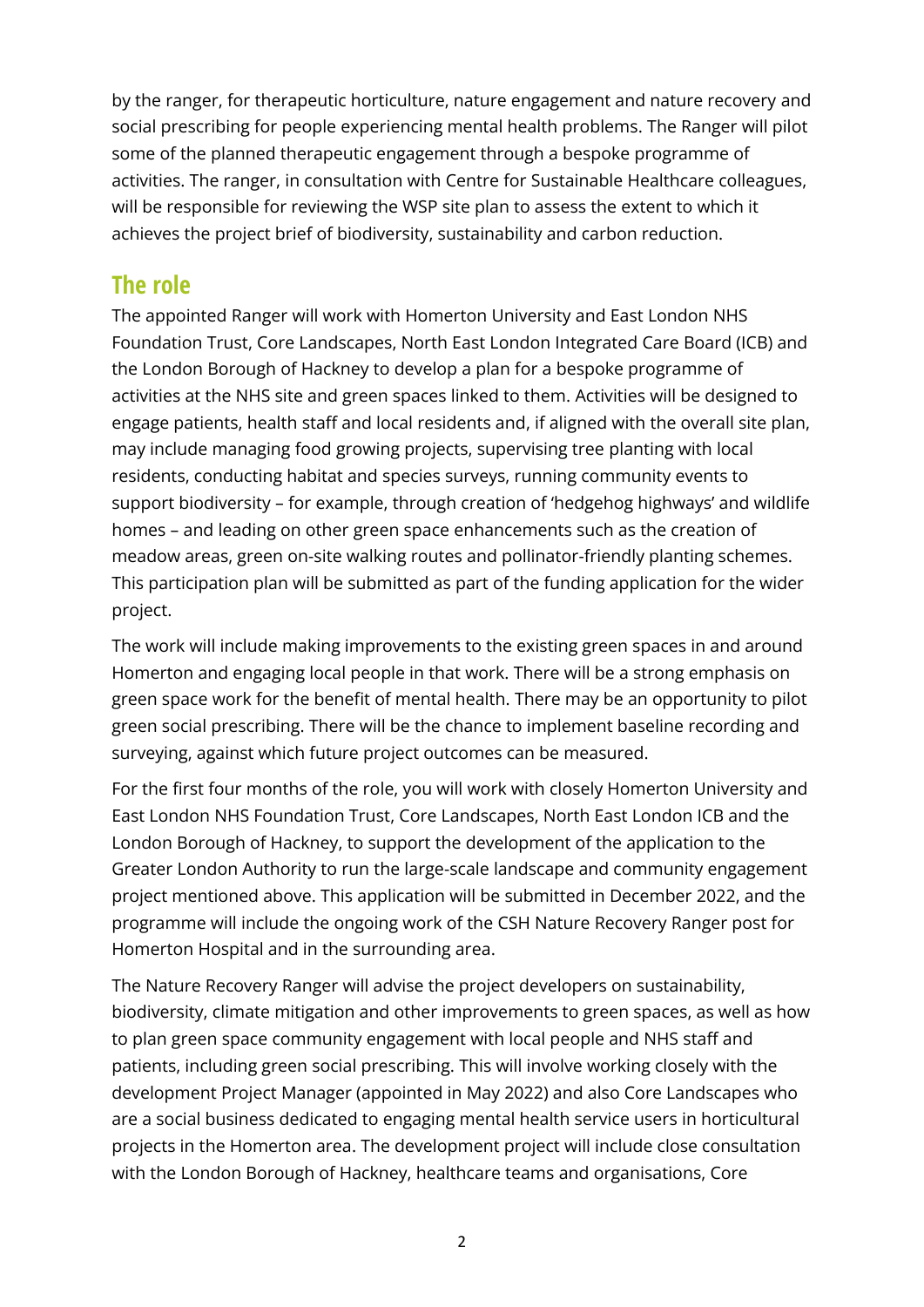Landscapes, Friends of green space groups, WSP landscape architects, the local community and community engagement specialists.

We are looking for an outdoor conservation professional, with excellent skills in community engagement. You will have a good background knowledge about wildlife and habitat management in the context of urban sites and a range of methods to engage people positively with them. You will be a passionate advocate for biodiversity and nature recovery and an engaging communicator, with the ability to manage and inspire volunteers and to involve them safely in a wide variety of exciting outdoor projects. You will be well organised and able to plan, promote and deliver a programme of on-site conservation-focused activities in consultation with our NHS partners. You will be able to scope activities and provide explanations and costings to the Project Manager for the bid proposal.

You will be situated in the Homerton University Hospital's Estates department and be supervised by a member of the Department. You will attend regular Project Steering Group meetings and Project Management Office meetings and will be expected to provide updates to the meetings through highlight reports.

The Homerton ranger will be line managed by CSH's Green Space for Health Ranger Manager.

## **Job specification**

As a Nature Recovery Ranger your role is expected to include:

- 1. Working with the design team, including Core Landscapes, WSP, Homerton University Hospital NHS Foundation Trust, East London Foundation Trust and London Borough of Hackney, to devise a plan for service user and community engagement in nature-based activities that support the use and maintenance of the newly developed green spaces set out in the design. This plan will be submitted as part of any bid for future funding. Some aspects of this plan may be piloted as part of the 2022-23 scheduled activities.
- 2. Working with the Development Project Manager and WSP landscape architects to contribute to the development of the GLA bid, with a view to ensuring that it embodies a programme of green space development that promotes biodiversity and carbon capture and will facilitate the nature recovery and nature engagement work of the Nature Recovery Ranger.
- 3. Working with WSP to engage the local community in the development of the proposed programme, so that they are fully represented and participatory in the bid.
- 4. Planning, promoting and running a programme of green space activities, including the development of social prescribing activities in collaboration with NHS partners and Core Landscapes.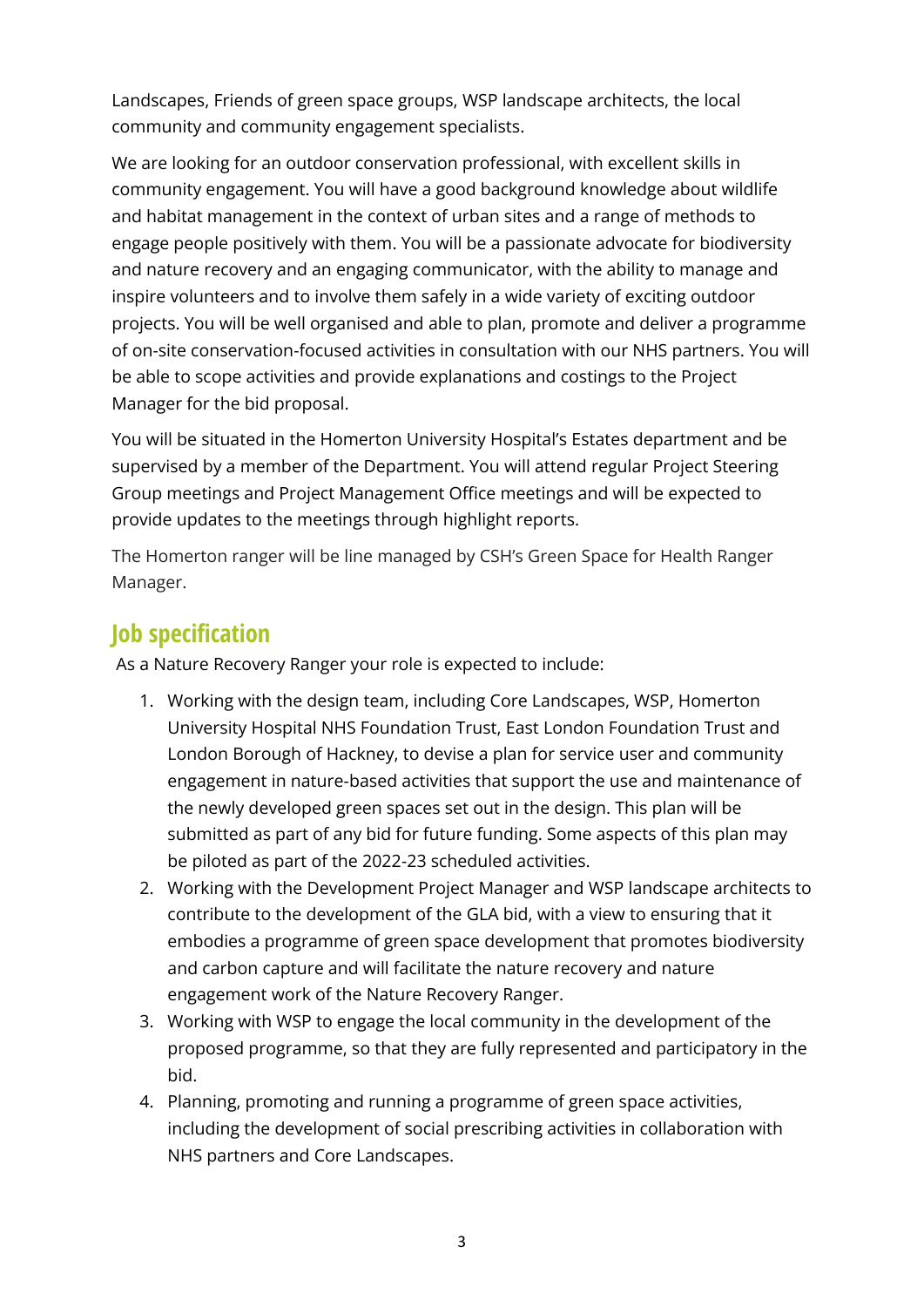- 5. Organising, carrying out and reporting on site biodiversity surveys and other baseline recording measures as agreed with NHS partners and CSH.
- 6. Taking responsibility for and operationalising health and safety arrangements, such as risk assessments, Covid-19 related restrictions and protocols on the use of tools and machinery, as agreed with NHS partners and CSH.
- 7. Acting at all times in accordance with your responsibility to safeguard the health and wellbeing of children and vulnerable adults in line with CSH's Safeguarding Policy, and being willing to undergo a DBS check.
- 8. Facilitating the monitoring and evaluation of the ranger programme, through the collection of data as directed by CSH.

## **Person specification**

We are looking for someone with the following skills and experience:

- 1. Knowledge and understanding of wildlife and habitat management
- 2. Knowledge of horticulture (including vegetable growing) as an aspect of promoting biodiversity and engaging people
- 3. Knowledge of sustainability issues and ways to facilitate environmental resource reductions and mitigations
- 4. Experience in contributing to grant applications and reports
- 5. Experience in leading enjoyable environmental engagement activities with groups of participants
- 6. Experience in recruiting and managing volunteers
- 7. Experience of working with diverse local communities
- 8. Experience in ensuring the safety of engagement activity participants
- 9. The ability and commitment to act as a passionate advocate for environmental conservation and its importance for physical and mental health, and to share this passion and explain to people why it is important
- 10. The initiative and ability to design and document a long-term work programme that will engage participants from a range of groups both within the hospital and in the wider community
- 11. Understanding of initiatives to improve wellbeing
- 12. The ability to cope with working in an environment that can be emotionally charged
- 13. The ability to use tools safely
- 14. The ability to work both independently and collaboratively, engaging well with both NHS partners and CSH team members.

## **Location**

The post will be based at Homerton Hospital, Homerton Row, London E9 6SR, but will require travelling throughout the local area covered by the project. There may also be